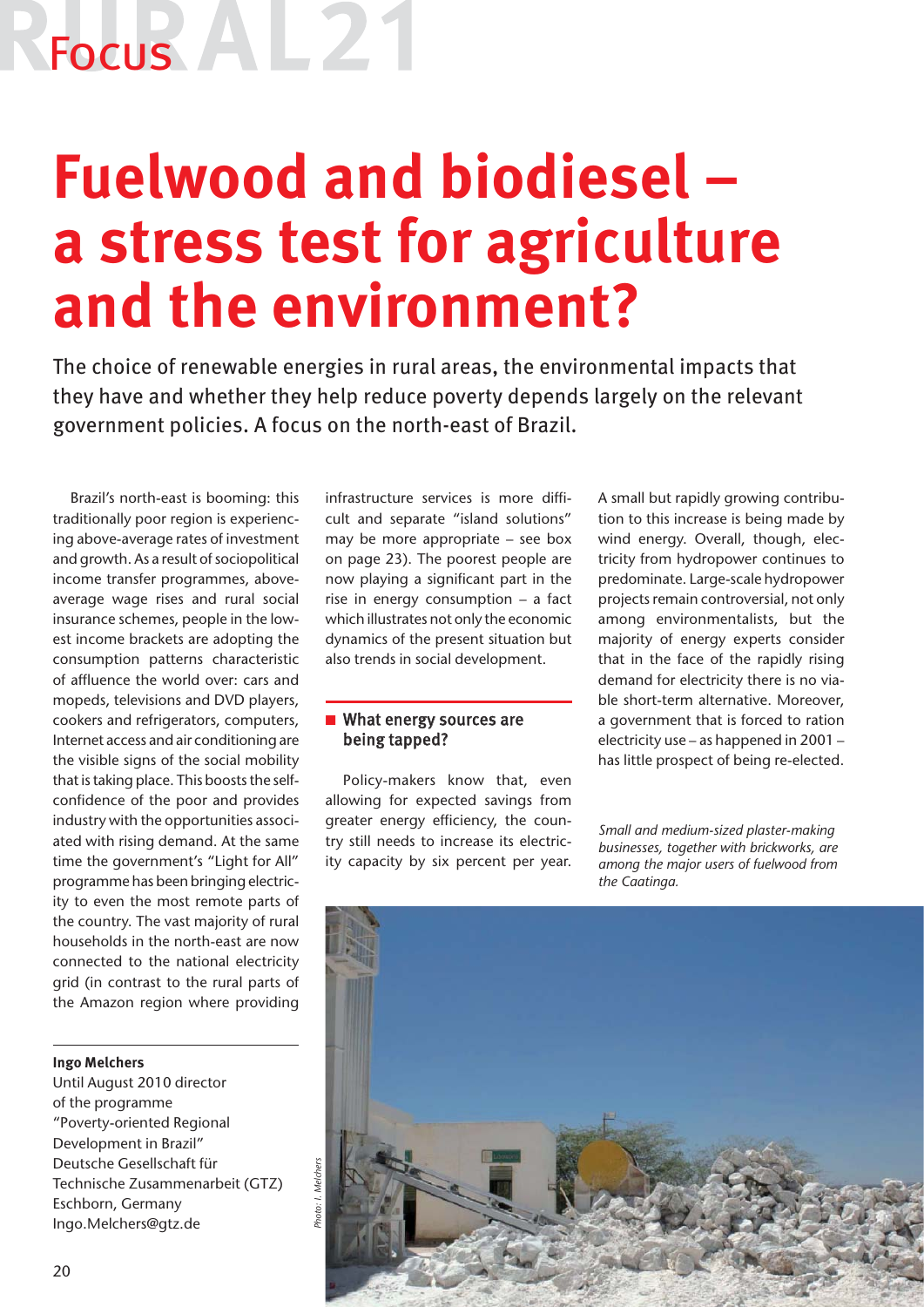## R Focus

Electricity is one thing. But where does the thermal energy come from for industrial processes in the rural north-east? For heating the coppers for the laundries of the rural textile industry, because more and more people are buying jeans? Or for the expanding milk-processing facilities, because even the lower income groups can now afford milk and yoghurt? Or for producing plaster and firing bricks and roof tiles for the booming construction industry?

By far the most important source of this process energy is fuelwood and charcoal from the tropical dry forest of the Caatinga (see Box). Fuelwood and charcoal are also used by rural households and bakeries. Local experts estimate that 30 percent of all the region's energy comes from the Caatinga.

#### Renewable energy needs renewal!

Yet more than 90 percent of the forest clearance that takes place is illegal – and environmentally damaging. And the combustion methods used are inefficient. At the same time felling, transport, charcoal processing and the use of charcoal in countless production processes creates jobs and earnings for around ten thousand people. A simple ban would therefore be counterproductive. However, one finding remains clear: it is not farming, not urbanisation and not even the use of fuelwood by private households that is degrading the soil, reducing species diversity and accelerating the effects of climate change – these problems are caused mainly by the rapidly growing energy hunger of process industries.

The Caatinga takes between ten and twenty years to recover from clearance. One option would be to introduce a coppicing system in which the entire area to be managed is divided into up to 20 lots; each year just one lot is felled and is then left untouched for up to 20

#### **Caatinga: a sensitive ecosystem**

The Caatinga is a special type of vegetation found in this semi-arid area. Drought prevails for nine months of the year; every couple of years the region goes 18 months without rain. The typical vegetation includes drought-resistant trees and shrubs and often fodder legumes for cattle and goats. A wide variety of plants grows here, many of them forming the basis for herbal medicines.

The Caatinga covers 850,000 square kilometres – ten percent of Brazil's territory. It is home to 28 million people, or 15.5 percent of the country's population. Most of Brazil's rural poverty is concentrated in this area. Many people here still live **within** the agrarian system but no longer **from** it. Climate change is forcing major efforts at

adaptation upon the Caatinga. The forest is being felled mainly to meet the growing demand for energy. Sustainable use strategies seek to combine environmentally friendly production with more efficient combustion. In the medium to long term alternatives to fuelwood will have to be found.



*The Caatinga in the*  Photo: *rainy season.* 

years until coppicing takes place again. This way of managing forests used as sources of fuel was common in Europe until the 20th century; it fell out of fashion only as the use of cheaper (fossil) fuels became more widespread. In Brazil it is a practice that is still relatively unknown and has not yet replaced simple, unregulated, cheap and illegal felling.

#### $\blacksquare$  Sustainable wood use: a long process, ...

Under a regulated forestry system, a forestry expert draws up a forest use plan. The plan includes a detailed inventory of the tree stock and describes how the forest will be used over a period of 10 to 20 years. Professional support and advice must be provided throughout that period, and the plan must be approved by the state environmental agency. However, it is frequently the case that this agency lacks the qualified staff, resources and transport facilities needed for it to perform its support, guidance and monitoring functions. Despite this, steps have been taken in recent years to expand, process and systematically consolidate existing knowledge. There are now 250 active use plans in the region; between them they cover 150,000 hectares of land which produce 500,000 cubic metres of fuelwood annually – enough to meet six percent of the demand.

#### $\blacksquare$  ... and an economically promising one

This type of forest use is also commercially interesting because it enables additional income to be generated, especially during the dry period. The plans for sustainable forestry in the Caatinga enable ecological sustainability to be guaranteed. The effective demand for legal fuelwood and charcoal is likely to rise, because the market will have to make greater efforts to find clean solutions. Since 2009/10 there have also been positive changes in the political framework. This form of use is now promoted not only by the environment ministry but also by the ministry for agricultural development, which manages the budget for support of small farm-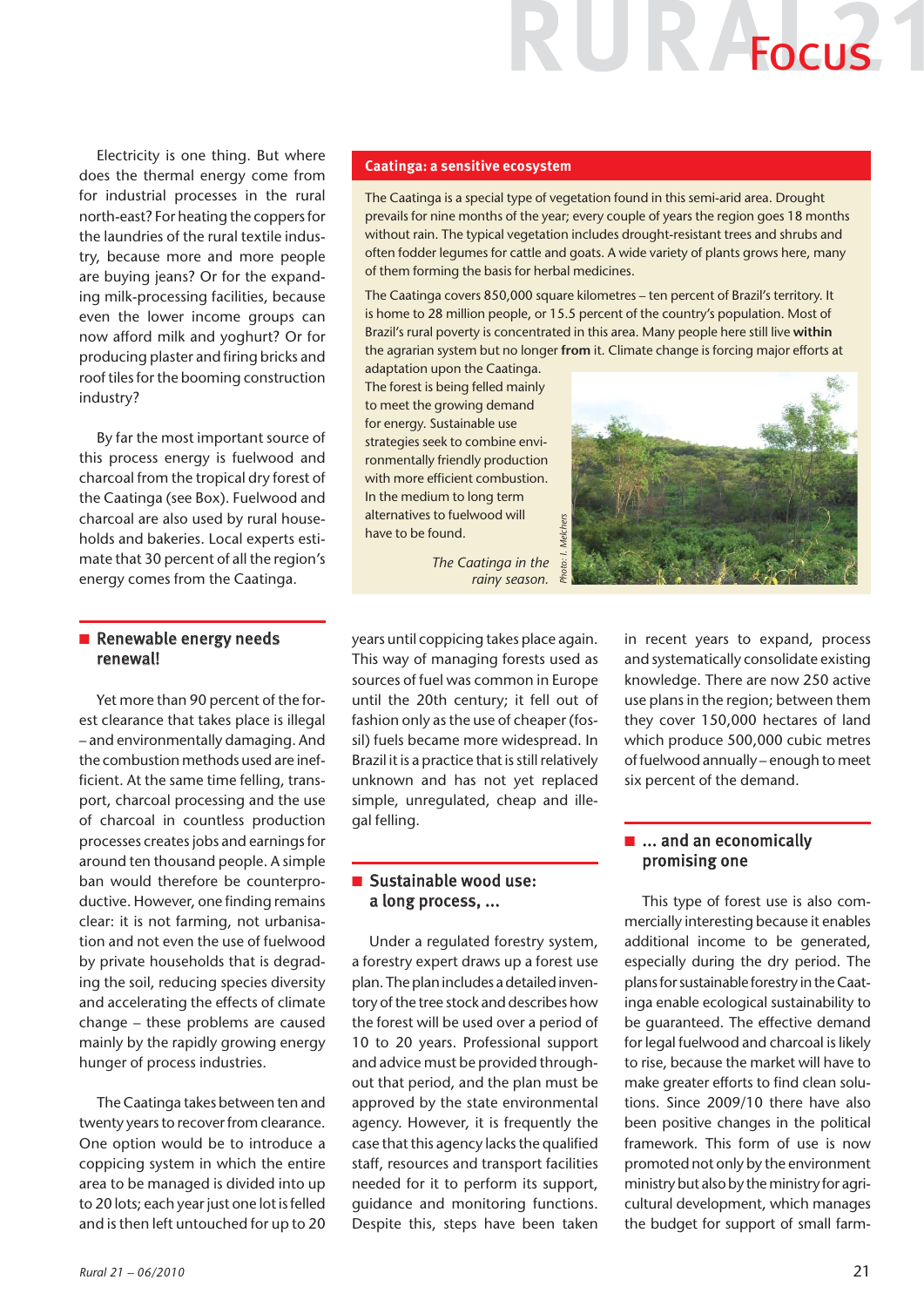### Focus **A**  $\mathbb{L}$

#### **Biodiesel: food versus fuel?**

The production of biodiesel does not in any way diminish food security in Brazil – regardless of whether the oil plants are grown by large-scale or by small-scale farmers. Quite the opposite. The income transfer programme "Bolsa-Família" boosts the demand potential of more than 12 million poor families and thus directly improves their food security – and their demand power. The increase in farmers' incomes as a result of the contractually assured sale of their oil plants has a similar effect. An additional factor is that the Ricinus is grown with the staple foods maize and beans as part of a mixed cropping system. And even soya growing yields plant oil, which most Brazilians use daily in the kitchen because it is the cheapest edible oil and an important fuel. The economically far more important part of the soya bean, the protein cake, likewise remains in the food chain – via the stomachs of Brazilian, German or Chinese animals.

ers and for agricultural reform. Just in time, one might think, because climate change is creating additional pressure to adapt. Climate experts predict that the amount of land suitable for farming will decrease sharply over the next few decades; in the Caatinga this will necessitate a gradual shift away from farming and towards forestry.

#### $\blacksquare$  The National Biodiesel Programme

The national government has been promoting the production of biodiesel in Brazil since 2005. In contrast to the alcohol programme initiated by Brazil's military dictatorship in the mid-1970s, the biodiesel programme has from the start set out not only to provide the transport sector with a new – and renewable – fuel but also to promote production by small farmers and make it easier for them to access the market. An additional aim is to diversify agricultural resource production: as a result of decades of promotion, agricultural research, large-scale mechanised production and the sales channels available, soya was initially the only crop that was able in the short term to meet the rapidly rising demand for raw materials for biodiesel production. To avoid having to rely solely on soya farms in the mid-west, the new plan was to also use a range of oil seeds from all Brazil's different climate zones for biodiesel production. However, this is an objective that has not yet been achieved; expanding the production base to include other crops and setting up marketing structures is a long-term task.

#### Demand has risen, small farmers have become involved

All the other objectives of the programme have been achieved. All filling stations in the country were required by the government to blend diesel with two percent biodiesel (B2) by June 2008. By June 2009 a three-percent blend (B3) was mandatory. B4 was introduced in July 2009 and B5 on 1 January 2010. The monthly demand for biodiesel is rising steadily as a result: from around  $60,000$  m<sup>3</sup> for B2 to the current figure of 180,000 to 210,000 m3 (B5). In August 2010 there were 63 biodiesel factories with approval from the regulator ANP to produce biodiesel; installed capacity amounted to around five billion litres per year.

It has also been possible to ensure that small-scale farmers are not excluded from the burgeoning market. This has been brought about primarily through the introduction of a social seal: biodiesel companies receive tax concessions if they can demonstrate that they use small farmers as suppliers. Despite the historic advantages of mechanised farming, around a quarter of the raw materials for biodiesel production are now produced by small farmers. More than 80 percent of the installed production capacity for biodiesel is now in the hands of companies that hold the social seal.

#### $\blacksquare$  How do small farmers in the north-east benefit?

When the biodiesel programme was launched, the disadvantaged farmers in the semi-arid north-east of the country were trumpeted as beneficiaries. Has the reality lived up to the promise? Of the 109,000 farmers who have sup-

*Brazil's agricultural ministry has now joined the country's environmental ministry in promoting the sustainable use of timber in the Caatinga.*

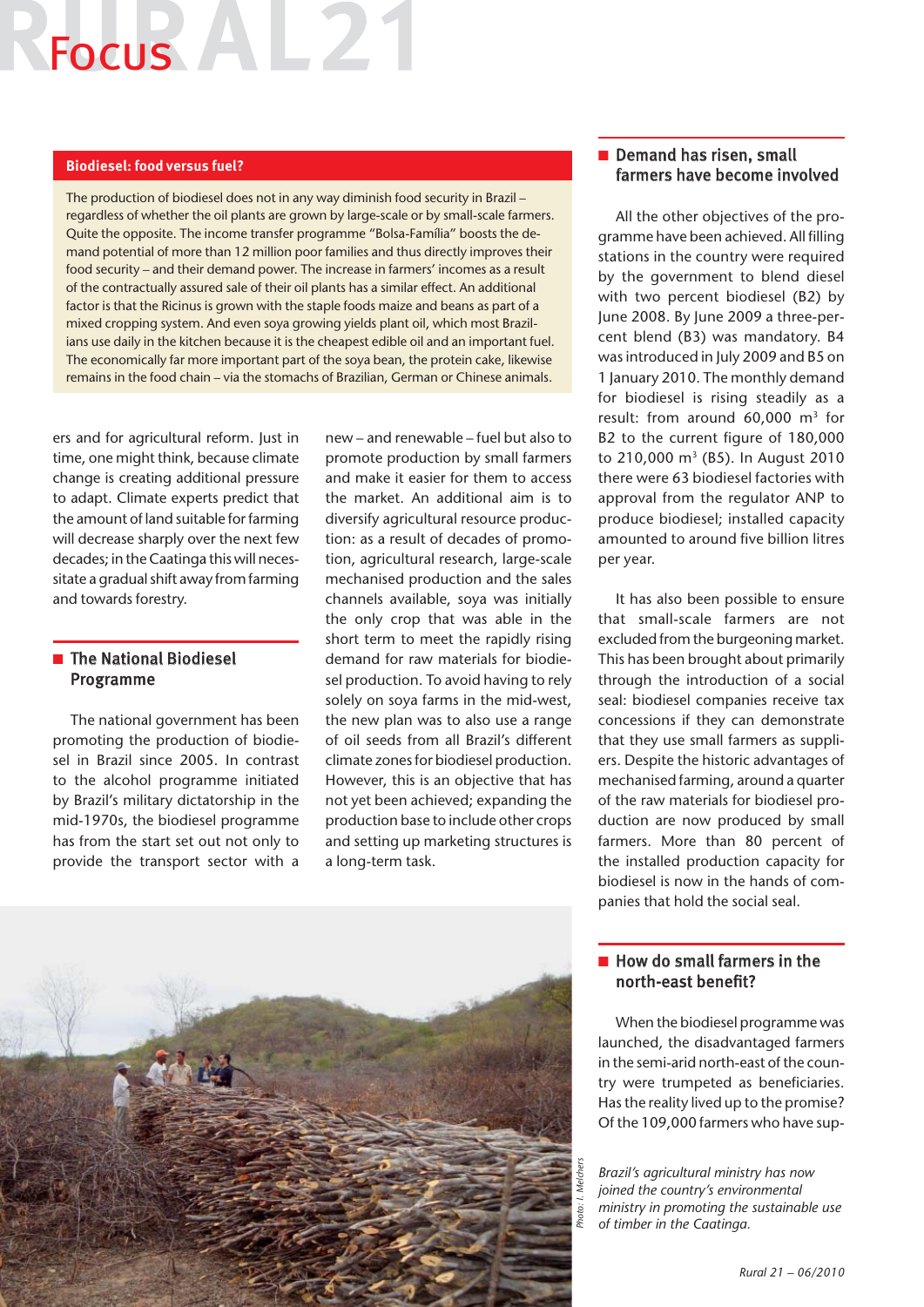## UR AFOCUS

#### **Electricity in the Amazon region: mains connection or distributed system?**

Televisions, refrigerators and fans need a reliable electricity supply; for irons, washing machines, dishwashers and airconditioning systems this supply must be a powerful one. In rural areas, especially in remote regions, the required energy supply may simply not exist. Should potential users in such areas be connected to the national grid, or is it better to set up a distributed system? A decentralised system may be a mini-grid, which functions for households like a low-power supply grid. It may also be a "home system" supplying just one household. Both types of decentralised system require either batteries or a generator, which in most cases is the most costly item in the maintenance bill. If connection to a grid is technically feasible and financially justifiable, this solution is usually chosen. If, however, a place or a single dwelling is a long way from the grid – perhaps in the jungle, on an island or in some other inaccessible location – distributed solutions are likely to be considered.

#### **n** What energy source should be used?

The choice of energy source (sun, wind, water) or fuel (diesel, petrol, biomass, biofuels) depends on the local situation and on accessibility. If the task is to conserve food or operate electronic entertainment systems – i.e. power requirements are relatively low – easy-to-install solar systems may be the most appropriate way of providing energy. In remote areas diesel generators are often used, even though such systems are no cheaper overall than solar or wind systems. Of these options, a diesel generator is cheaper to acquire but far more expensive to operate, maintain and repair. Biogenic fuels are inferior to wind and solar power unless large quantities of fuel are available from a source such as a local sawmill.

#### n **Examples of combined solutions**

If the consumers in a settlement are not widely dispersed, the best solution may be a mini-grid with photovoltaic systems possibly combined with wind systems and diesel generators. Supply systems of this type are currently being built and tested by the local electricity supplier CELPA in a village on the island of Araras in the state of Pará in the north of Brazil and by Eletrobras Amazonas Energia in twelve districts in the state of Amazonas. These

systems will provide each household with around 30–50 kWh of energy per month. The investment costs amount to around Brazilian reais (R\$) 30,000 (approximately EUR 13,500) per household. If the homes are widely scattered, compact "solar home systems" may be an appropriate solution. The energy supplier Eletrobras Acre has recently built and tested 104 systems of this type in the state of Acre in the north of Brazil. These systems supply each household with around 13 kWh of energy and can also be used to operate very efficient small refrigerators. The investment costs amount to around R\$ 18,000 (approximately EUR 8,100) per household. All these systems can continue to supply electricity for two days in the absence of insolation. The systems in the projects mentioned are largely maintenance-free; nevertheless, the energy supplier incurs running costs that are not covered by the income from the energy that the systems provide. However, the comparable need for subsidy would be considerably higher if diesel generators were used.

*Torsten Schwab and Klaus Albrechtsen The authors are involved with the German-Brazilian energy programme.* 

plied the biodiesel companies in 2010, 55,000 – more than half – are small farmers in the semi-arid north-east; over the last three years their numbers have been rising rapidly. More and more holdings that have come into being through the agrarian reform programme are among the contractual suppliers of the biodiesel companies. Alongside various smaller companies the energy company Petrobras is an important purchaser of Ricinus from farmers and cooperatives. The price of Ricinus is currently too high for it to be used as biodiesel; it is therefore used for more refined processes in the chemical industry. For the small farmers, however, the crucial factor is not the end use but the effective demand and the rising prices paid to producers. Contracts are concluded directly

between Petrobras and the individual farmers or – increasingly – with farmers' cooperatives. They must be approved by the policy representatives of a farmers' organisation. The contracts guarantee the farmers a minimum price, seed and technical advice and hence establish medium-term prospects that provide farmers with an incentive to expand their production base and deploy technology.

#### $\blacksquare$  Modernising the marketing relationship

Alongside the beneficial effects on income, the opportunity to sell directly and on a contractual basis to a (large) company is the crucial factor in the change that is taking place. Farmers in the region are usually dependent on the local dealer: they have a sense of loyalty to him, they owe him money, they meet their day-to-day needs by buying goods from him, he comes along with his van and they sell him their produce. There is no alternative. In practice it is a dependency relationship, not just in economic terms. It is more or less inevitable that the farmers will make little profit when their product arrives at the processing factory by way of a string of inefficient local trading stations. The biodiesel programme in the north-east brought ten thousand farmers a different experience that is provoking change: a direct marketing relationship with a company does not entail *more* dependency, as some organisations maintain, but the opposite – *less* dependency. It gives farmers